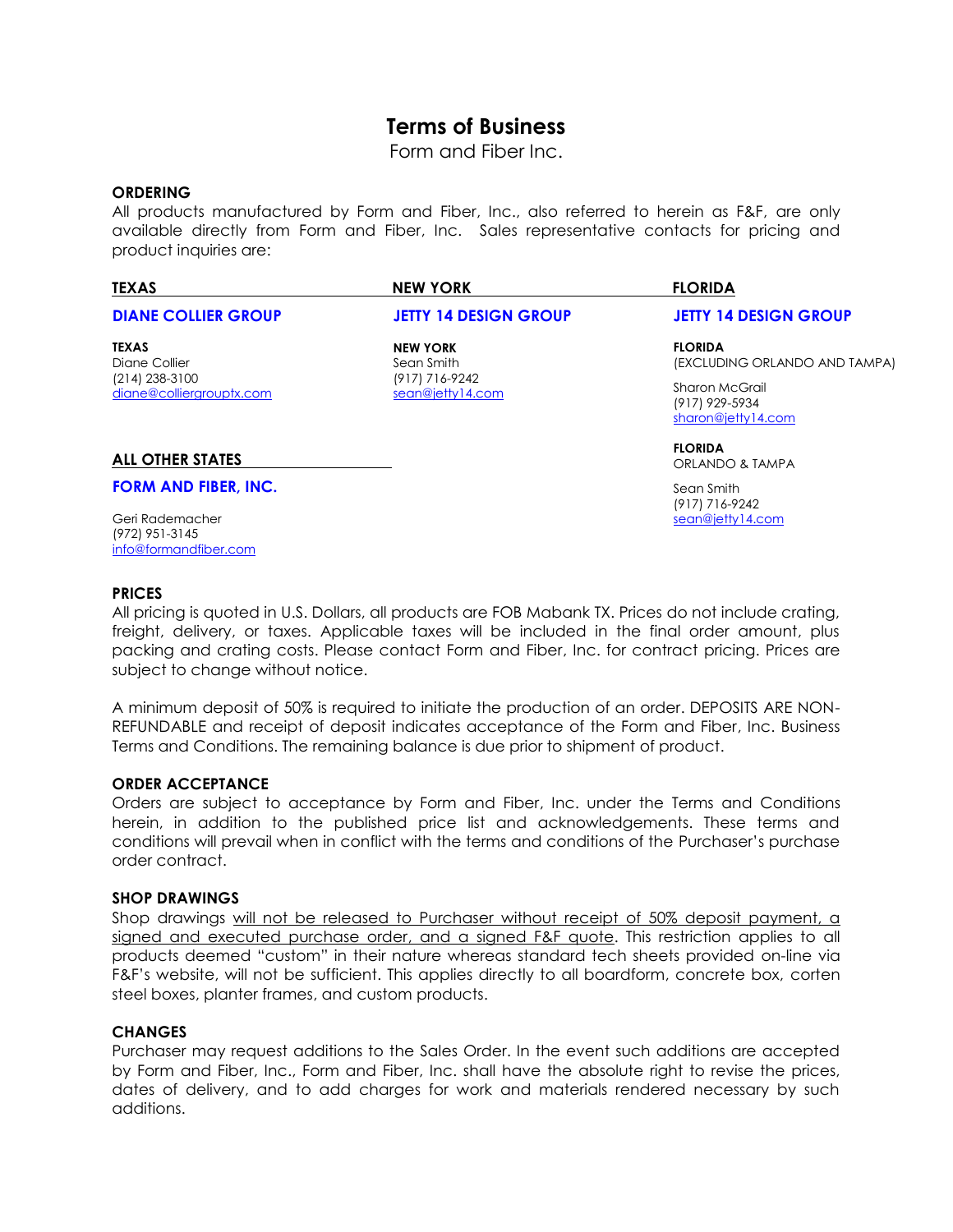## **COST QUOTES**

Quotations will be honored only when quoted by Form and Fiber, Inc. in writing. No agent or representative is authorized to change prices, terms or conditions of sale without the consent of Form and Fiber, Inc. Quotations are for a period not to exceed 30 days unless otherwise noted on the quote itself, or extended in writing.

## **CUSTOM ORDERS**

Form and Fiber, Inc. offers customization for many of our products. Customization for the Essentials and Cypress Series Concrete Planters is only available for quantity orders of twenty (20) or more units. Standard lead times for production do not apply for custom work and a mold upcharge may be applied to custom orders. Visit www.formandfiber.com to submit a formal inquiry for your custom project.

# **PRODUCTION LEAD TIME**

As each order is produced, production time fluctuates with order volume. Orders are currently shipping within 6-8 weeks of the order date, with shipping time accounted for within the coastal US. Products to be exported outside of the US are subject to longer shipping times.

## **RUSH ORDERS**

If an order is placed by a Purchaser, the production timeframe specified on the final quote stands as the time it will take for production of goods for that order. Should the Purchaser request expedited production due to aggressive deadlines or lack of planning, including Purchaser's own delay in placement of order, **a RUSH FEE of 15% upcharge**, **per unit**, will be applied to the order to expedite. A "RUSH" as defined by Form and Fiber, Inc., is the completion of an order 1-2 weeks earlier than the specified timeframe for production as listed on the final quote. The final RUSH date for completion within the 1-2 week early delivery will be determined by Form and Fiber, Inc. and not by the Purchaser.

# **SCHEDULING SHIPPING**

Once final payment has been received, a Form and Fiber, Inc. representative will contact Purchaser to confirm shipping method, shipment date, and coordinate shipping unless Purchaser uses a preferred Freight Forwarder and account. Form and Fiber, Inc. provides this coordination as an accommodation only to the Purchaser. All freight is shipped via 3rd Party Freight Carrier, so once product is loaded, it is the Purchaser's responsibility for any coordination to be made, directly with the 3rd Party Freight Carrier.

Form and Fiber, Inc. will make every effort to accommodate requested shipping and delivery dates. Orders are subject to delay of delivery due to strikes or other labor difficulties, failure or delay of source of supply, transportation difficulties, riot, fire, accident, and compliance with government regulations, Acts of God, or other causes beyond our control.

When a physical delivery address is given to Form and Fiber, by the Purchaser or a Representative of the Purchaser (including on-site Contractors), it is the Purchaser's responsibility to disclose any provisions or limitations for delivering to that site. All freight deliveries are scheduled through 3rd party Freight Carriers and delivered via 18-wheeler tractor trailer trucks.

If a "residential" or "limited access" delivery is needed, via smaller box truck, Purchaser is responsible for disclosing that request at the time physical address is given for delivery. Furthermore, any costs incurred from having to re-route the delivery truck, including waiting beyond 1 hour for off-loading, will be billed directly back to the Purchaser.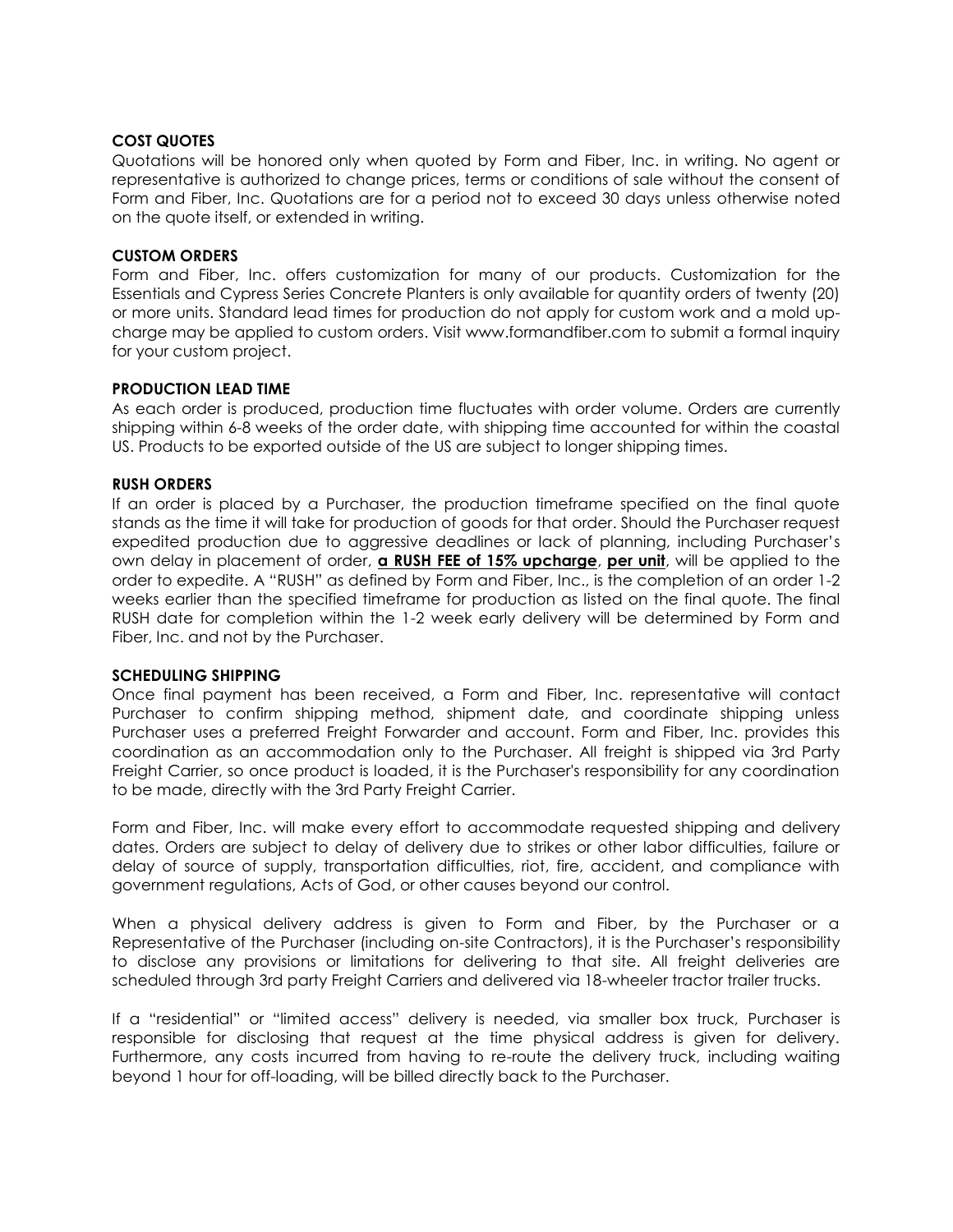# **CANCELLATION**

Orders (or any portions thereof) may be cancelled by Purchaser only with the advance written approval of Form and Fiber, Inc. If such written approval is given, Form and Fiber, Inc. shall retain Purchaser's deposit and Purchaser shall, if such cancellation is made within 2 weeks of the scheduled shipment date, make payment to Form and Fiber, Inc. for the balance due for products ordered.

# **STORAGE OF DELAYED SHIPMENTS (INTENTIONAL OR UNFORESEEN)**

A storage fee will be charged for completed orders when the shipment is delayed at the Purchaser's request. This also includes intentional delay of final payment by Purchaser to hold off on shipment of product that they are not ready yet to accept. If the Purchaser cannot accept delivery when product is ready for shipment, Form and Fiber, Inc. will bill Purchaser **\$10.00 per unit stored per day**, based on 7-days per week. Should shipment be delayed in excess of 3 or more weeks, Form and Fiber, Inc. reserves the right to transfer goods to storage at Purchaser's expense.

If Purchaser fails to provide final payment and/or communication for final payment/shipment of idle product, **Manufacturer will deem the sale of goods null and void 3 months after the final invoice date**. **The 50% deposit paid by Purchaser is non-refundable and Purchaser forfeits all rights to ownership of product**.

## **FREIGHT CLAIMS**

All sales are made FOB Mabank TX. All Form and Fiber, Inc. products are carefully inspected and securely packaged prior to the shipment. Once a carrier accepts the shipment for transportation, title to the product is passed to the Purchaser and Form and Fiber's responsibility ceases. Form and Fiber, Inc. will not accept any claims for freight, warehousing or installation damage, including any incidental or consequential damages. Purchaser should carefully inspect all merchandise upon arrival and make claims for damage to the carrier immediately. Photograph any freight damage for your own records. Failure to make such claims shall constitute acceptance of the merchandise and waiver any defects, errors or shortages.

# **RETURNS**

No returns will be accepted without the written authorization by Form and Fiber, Inc. Unauthorized returns will not be accepted.

#### **PRODUCT WARRANTY**

Products are warrantied per Form and Fiber, Inc.'s specific warranty terms. Reference specific F&F documents for terms:

- F&F\_2018 Aluminum Product Warranty.pdf
- F&F 2018 Concrete Product Warranty.pdf
- F&F\_2018 Carbon & Corten Steel Product Warranty.pdf

# **TRANSPORT AND INSTALLATION**

Due to size and weight of planters, great care should be taken in moving, transporting, and installation. Planters should be kept in an upright position and are best transported using wood pallets with pallet trucks or a forklift for greater distances. Extreme care should be taken to protect planter bases, edges and rims from chipping with use of protective cushioning or moving blankets.